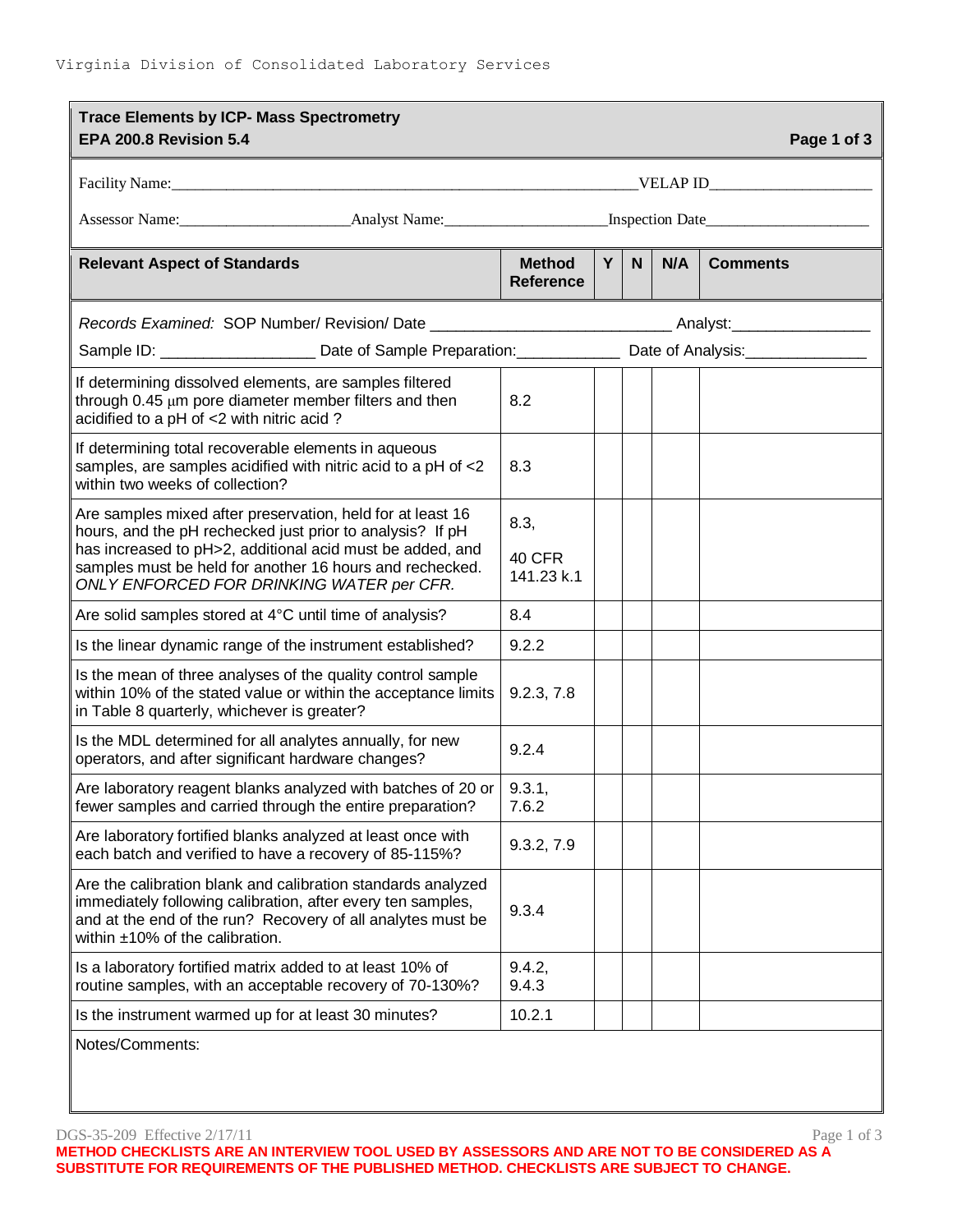| <b>Trace Metals by ICP- Mass Spectrometry</b><br>EPA 200.7 Revision 4.4<br>Page 2 of 3                                                                                                                                                                                 |                                   |   |             |     |                 |  |  |
|------------------------------------------------------------------------------------------------------------------------------------------------------------------------------------------------------------------------------------------------------------------------|-----------------------------------|---|-------------|-----|-----------------|--|--|
|                                                                                                                                                                                                                                                                        |                                   |   |             |     |                 |  |  |
|                                                                                                                                                                                                                                                                        |                                   |   |             |     |                 |  |  |
|                                                                                                                                                                                                                                                                        |                                   |   |             |     |                 |  |  |
| <b>Relevant Aspect of Standards</b>                                                                                                                                                                                                                                    | <b>Method</b><br><b>Reference</b> | Y | $\mathbf N$ | N/A | <b>Comments</b> |  |  |
| Are mass calibration and resolution checks conducted using<br>tuning solution during warm-up? Mass calibration is<br>adjusted if it has shifted by more than 0.1amu from unit<br>mass.                                                                                 | 10.2.1                            |   |             |     |                 |  |  |
| For full mass range scans, are a minimum of three internal<br>standards used for internal standardization? These must be<br>present in all samples, standards, and blanks at identical<br>levels.                                                                      | 10.3                              |   |             |     |                 |  |  |
| Does the calibration include a calibration blank and two<br>standards prepared with 1% (v/v) nitric acid?                                                                                                                                                              | 10.4, 7.4.1                       |   |             |     |                 |  |  |
| Does rinse time allow for adequate flushing between<br>samples, and are solutions aspirated for 30 seconds prior to<br>data acquisition to allow equilibration?                                                                                                        | 10.5, 4.1.5,<br>11.4.6            |   |             |     |                 |  |  |
| For dissolved analytes in ground and surface water, do acid-<br>preserved samples have an appropriate amount of (1+1)<br>nitric acid added to approximate a 1% (v/v) nitric acid<br>solution? $[0.4 \text{ mL } (1+1) \text{ HNO}_3$ to 20 mL sample.]                 | 11.1.1                            |   |             |     |                 |  |  |
| For direct analysis of total recoverable analytes in drinking<br>water, do unfiltered acid-preserved samples have an<br>appropriate amount of (1+1) nitric acid added to<br>approximate a 1% ( $v/v$ ) nitric acid solution? [0.4 mL (1+1)<br>$HNO3$ to 20 mL sample.] | 11.2.1,<br>11.1.1                 |   |             |     |                 |  |  |
| For total recoverable analytes or for preconcentrating<br>drinking water samples prior to analysis, is 2 mL (1+1) $HNO3$   11.2.3<br>and 1mL (1+1) hydrochloric acid added to 100 mL sample?                                                                           |                                   |   |             |     |                 |  |  |
| Are sample aliquots evaporated to about 20 mL at a<br>temperature no higher than 85°C?                                                                                                                                                                                 | 11.2.3,<br>11.2.4                 |   |             |     |                 |  |  |
| Are samples covered with watch glasses and refluxed for an<br>additional thirty minutes?                                                                                                                                                                               | 11.2.5                            |   |             |     |                 |  |  |
| Are samples cooled, diluted to 50 mL, and mixed?                                                                                                                                                                                                                       | 11.2.6                            |   |             |     |                 |  |  |
| $\lambda$ latas/ $\Omega$ amanaanta                                                                                                                                                                                                                                    |                                   |   |             |     |                 |  |  |

Notes/Comments:

DGS-35-209 Effective 2/17/11 Page 2 of 3 **METHOD CHECKLISTS ARE AN INTERVIEW TOOL USED BY ASSESSORS AND ARE NOT TO BE CONSIDERED AS A SUBSTITUTE FOR REQUIREMENTS OF THE PUBLISHED METHOD. CHECKLISTS ARE SUBJECT TO CHANGE.**